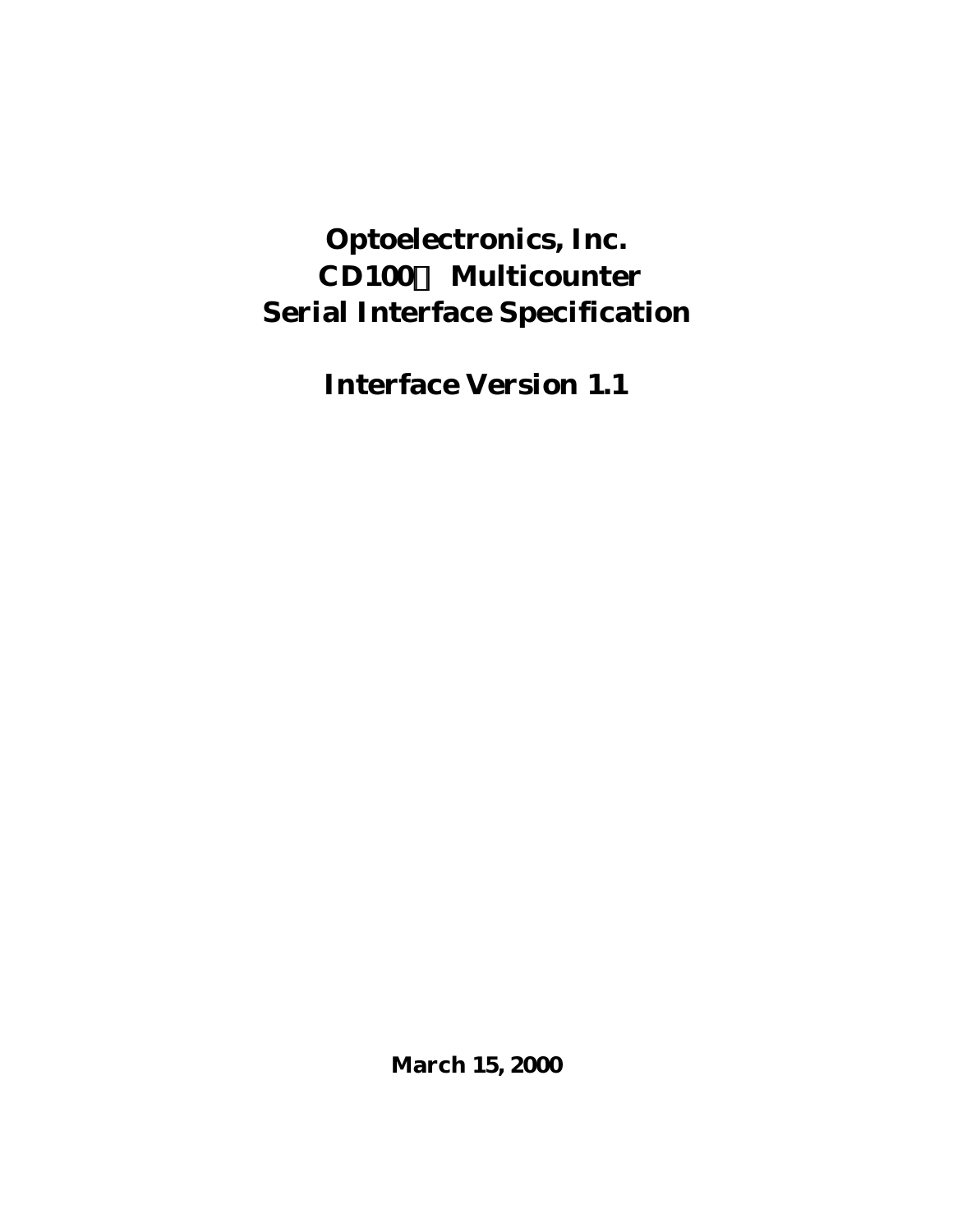### **INTRODUCTION**

This document describes the serial interface of the  $CD100<sup>TM</sup>$  Multicounter, a hand-held frequency counter capable of measuring the frequency of VHF and UHF transmitters and other signal sources, as well as decoding CTCSS, DCS, DTMF, and LTR data. The CD100TM is also capable of storing up to 100 frequencies and corresponding decoded data. This frequency data can then be downloaded to a personal computer for logging and analysis.

This document was written to assist the programmer in developing computer software applications for the CD100 $TM$ .

Optoelectronics, Inc. assumes no responsibility for the accuracy of the information contained in this document. Optoelectronics, Inc. is under no obligation to provide technical support on matters pertaining to this document, or to provide notification of changes or corrections to this document. To inquire about possible revisions, or to order copies of this document, contact the factory. A nominal fee may be charged to cover printing and shipping costs.

> **OPTOELECTRONICS, INC. 5821 N.E. 14th Avenue Fort Lauderdale, FL 33334 Phone: (954) 771-2050 FAX: (954) 771-2052 http://www.optoelectronics.com/**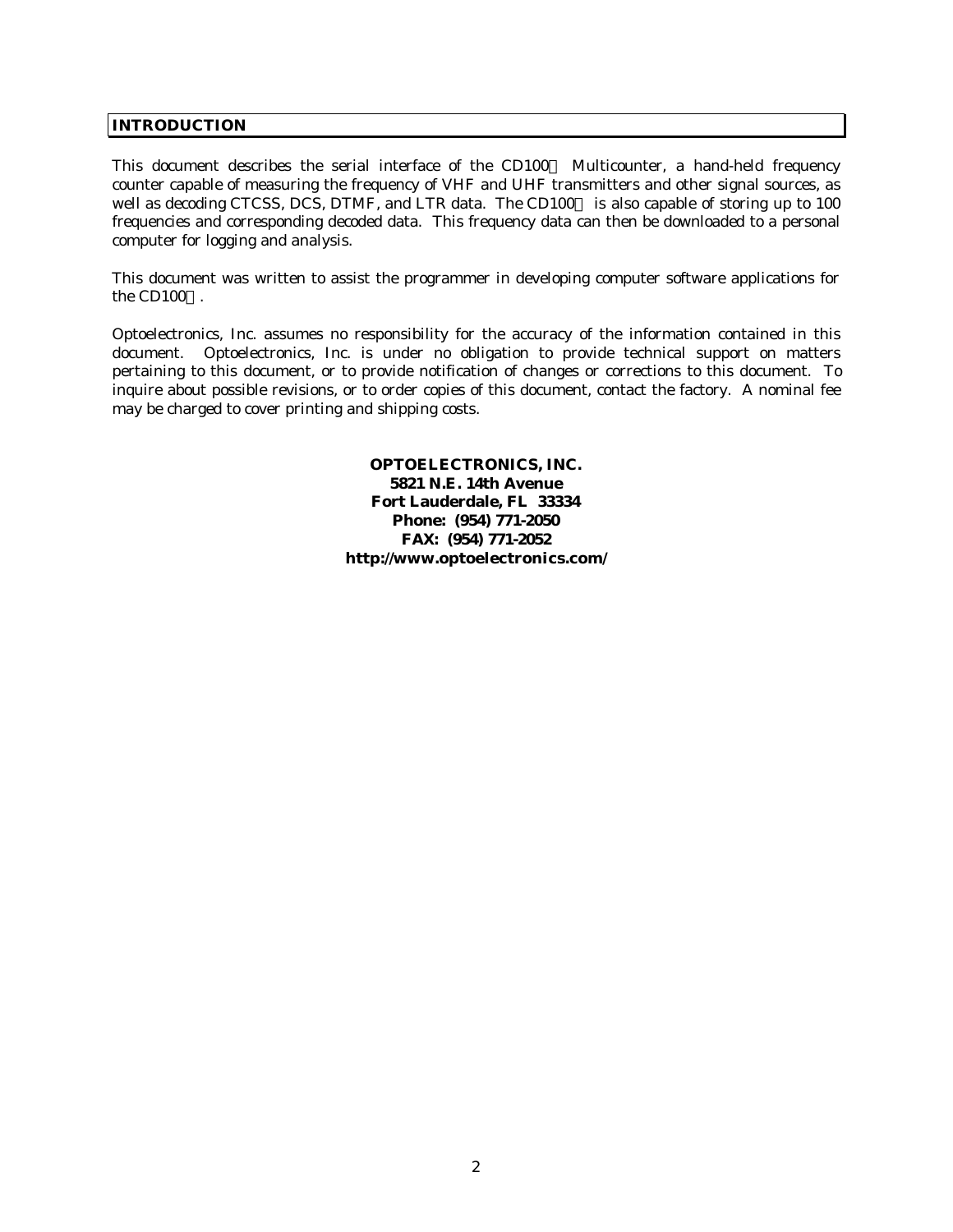#### **ABOUT CI-5**

The serial interface on the CD100 $\text{m}$  conforms to the Icom CI-V interface standard. However, Optoelectronics has added enhancements in the form of additional commands and features. Optoelectronics has, therefore, modified the name of this new enhanced interface to CI-5.

The CI-5 interface is an asynchronous, half-duplex, Transistor-Transistor Logic (TTL) serial interface connected in a wire-OR (bussed) configuration. Several different devices can be connected to the bus simultaneously, and each device has its own unique address. Software developers who are unfamiliar with the CI-5 interface are strongly encouraged to obtain a copy of the *Icom Communication Interface - V Reference Manual* from Icom, Inc. for detailed information on the CI-V interface protocol. The communications parameters for the serial interface are listed in Table 1 below.

| <b>DATA RATE</b>  | $9600$ bps  |  |  |  |  |
|-------------------|-------------|--|--|--|--|
| <b>START BITS</b> |             |  |  |  |  |
| <b>DATA BITS</b>  | 8           |  |  |  |  |
| <b>PARITY</b>     | <b>NONE</b> |  |  |  |  |
| <b>STOP BITS</b>  |             |  |  |  |  |

**Table 1. Communications Parameters.**

One important thing to note about the CI-5 interface is that, as mentioned above, it is connected in a wire-OR configuration. This means that the transmit data signal and the receive data signal are connected together. Therefore, when the computer transmits a command, it is automatically echoed back as received data, followed by the response to the command, if any. For example, if an 11-byte command is transmitted to a device on the bus, which returns a 6-byte response, the computer will receive a total of 17 bytes. This configuration allows devices on the bus to monitor their own transmissions in order to detect interface collisions. A collision occurs when two or more devices transmit simultaneously. If a collision occurs, the command must be re-transmitted.

To connect the CD100<sup>TM</sup> to a computer, a subminiature phone jack is provided on the top panel. An external interface converter box, such as the Optoelectronics Optolinx<sup> $TM$ </sup>, is required to connect the CD100™ to an RS-232C computer interface. Its purpose is to convert the CI-5 interface voltage levels to RS-232C levels compatible with most personal computers.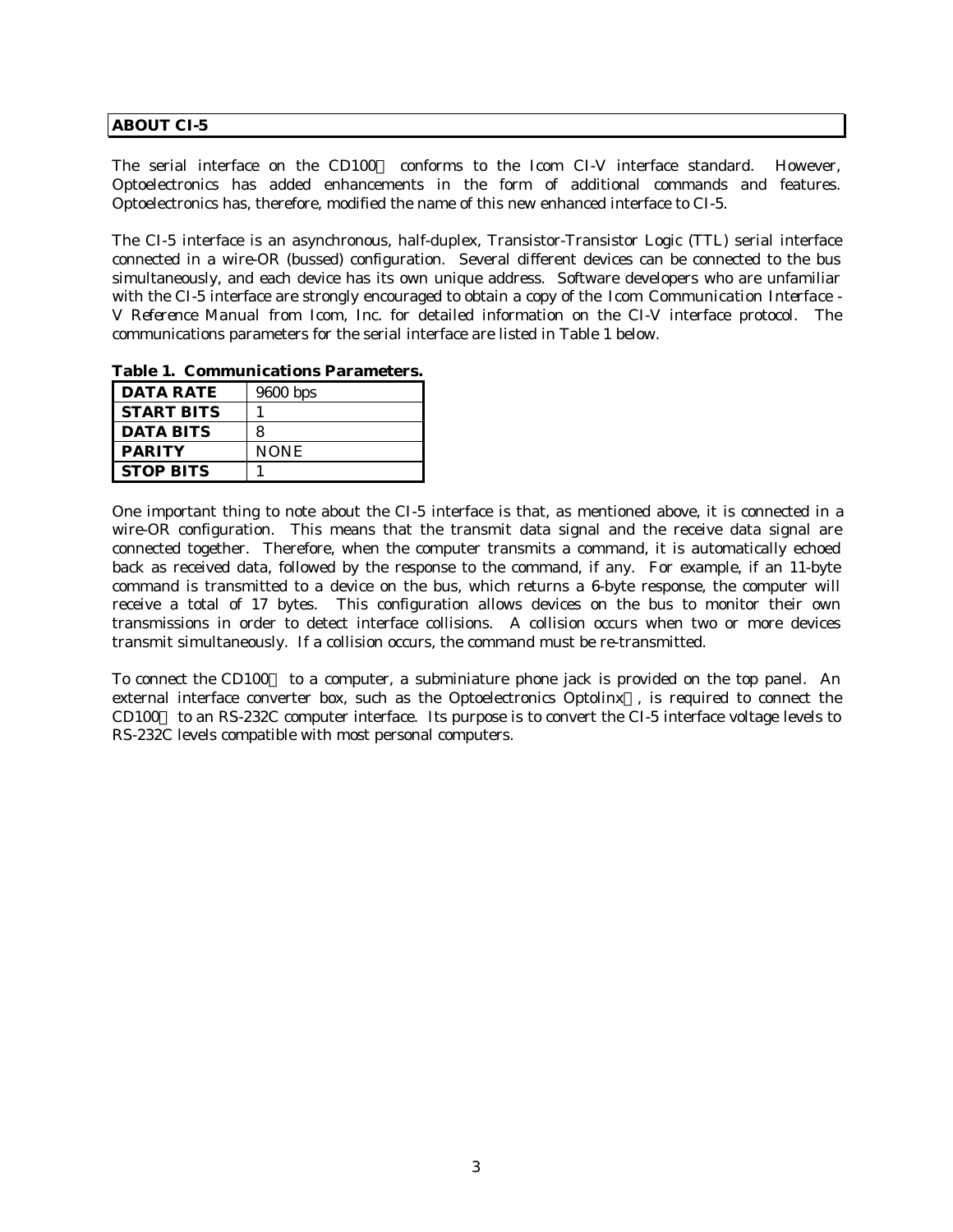#### **COMMAND REFERENCE**

The CD100 $\text{TM}$  accepts commands over the CI-5 interface when CI-5 COMMAND interface is selected from the front panel. In this section, all CI-5 command and response bytes are expressed in hexadecimal notation. The CD100 $^{TM}$  recognizes 9 different commands, which are summarized in Table 2 below.

Following the command summary table is a detailed description of each of the commands, including examples illustrating their use. In the command descriptions, "ra" refers to the RECEIVE ADDRESS, and "ta" refers to the TRANSMIT ADDRESS.

The RECEIVE ADDRESS is the address of the CD100 $^{TM}$ , which is fixed at 9A. Each device on the CI-5 bus must have its own unique address. The CD100 $m$  will not process any command in which the RECEIVE ADDRESS is not 9A. However, the CD100 $^{TM}$  will process commands with a RECEIVE ADDRESS of 00, but all command responses will be suppressed. A RECEIVE ADDRESS of 00 has special meaning. It provides a means for a device on the CI-5 bus to transmit a command to all other devices simultaneously. However, since several simultaneous responses would cause a collision, the responses are suppressed.

The TRANSMIT ADDRESS is the address of the device which is transmitting the command to the  $CD100<sup>TM</sup>$ . In most cases, this device is a personal computer executing application software, usually referred to as the CONTROLLER. The standard address for the CONTROLLER is E0, but any address can be used for the TRANSMIT ADDRESS. However, the TRANSMIT ADDRESS must be in the range 01 to EF. Also, the CD100 $\text{TM}$  will not process any command in which the TRANSMIT ADDRESS matches its own address, 9A.

It is important to remember that the values specified are not ASCII characters, but are bytes expressed in hexadecimal notation. For example, "FE" represents a single byte with a value of 0xFE (hexadecimal), or 254 (decimal). It does not represent the ASCII character "F" followed by the ASCII character "E", a two-byte sequence.

| <b>COMMAND</b> | <b>SUB-COMMAND</b> | <b>DESCRIPTION</b>             |
|----------------|--------------------|--------------------------------|
| 03             |                    | <b>Read Frequency</b>          |
| 06             |                    | Write Mode                     |
| 15             | 01                 | <b>Read Squelch Status</b>     |
| 7F             | 09                 | <b>Read Identification</b>     |
| 7F             | 20                 | <b>Read Decode Measurement</b> |
| 7Ε             | 21                 | <b>Write Decode Select</b>     |
| 7F             | 22                 | <b>Read Frequency Memory</b>   |
| 7F             | 23                 | <b>Read Decode Memory</b>      |
| 7F             | 24                 | <b>Clear Memory</b>            |

**Table 2. CD100Ô CI-5 Interface Command Summary.**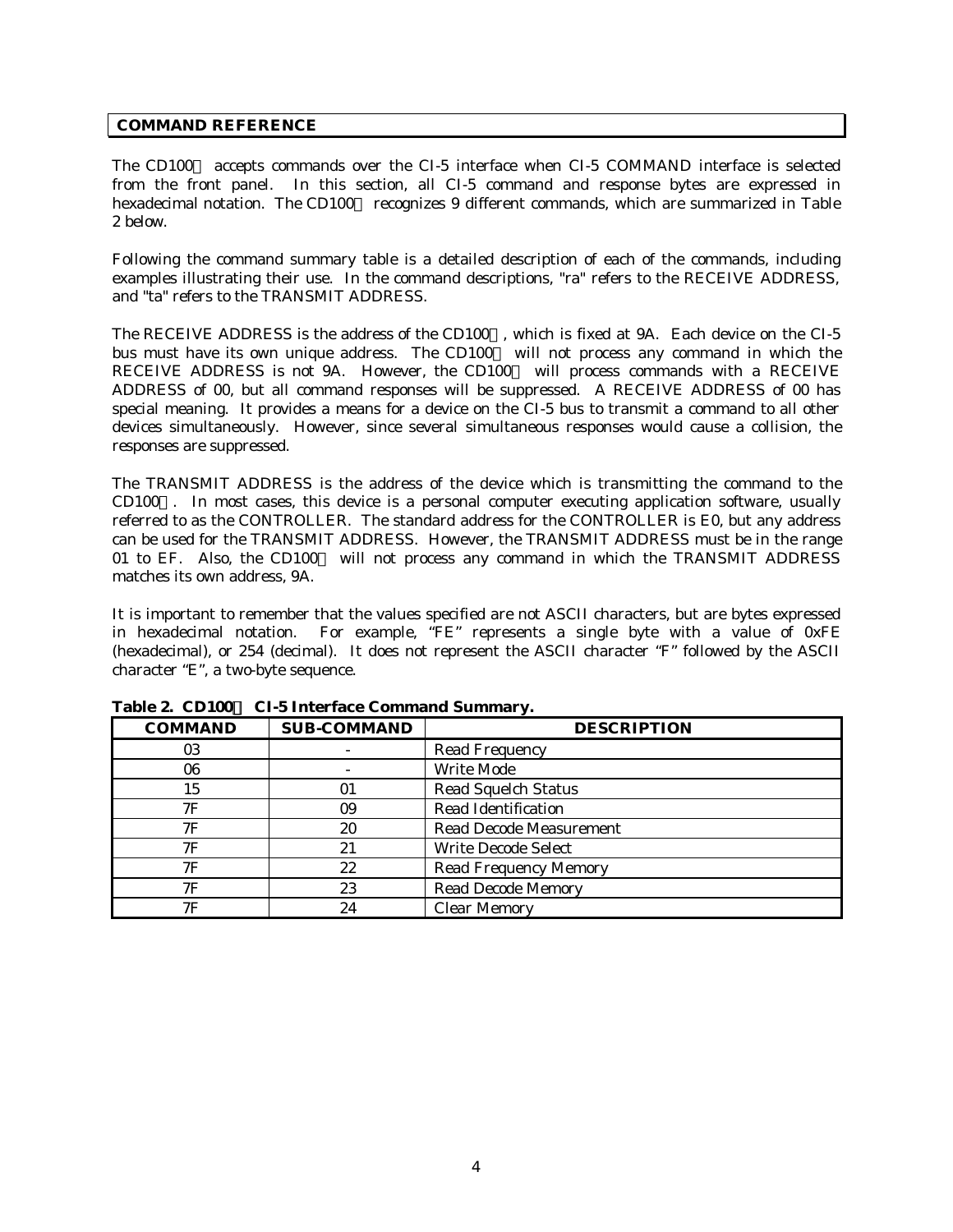#### **READ FREQUENCY**

#### **Command:**

FE | FE | ra | ta | 03 | FD |

#### **Example:**

#### **Response:**

| $\sim$<br>treauency<br><br>ια<br>u |
|------------------------------------|
|------------------------------------|

## **Examples:**

| 162.550000 MHz                                       |  |  |  |  |  |
|------------------------------------------------------|--|--|--|--|--|
| FE   FE   E0   9A   03   00   00   55   62   01   FD |  |  |  |  |  |

| FE   FE   E0   9A   03   00 | $50 \mid 72 \mid$ | 45 | 10 I |  |
|-----------------------------|-------------------|----|------|--|

| -- |     |     |     |  |
|----|-----|-----|-----|--|
|    | . . | . . | - - |  |

#### **Description:**

This command instructs the unit to send the current frequency measurement result.

The frequency data is in the form of 5 bytes, each consisting of 2 BCD digits. The order of the 10 BCD digits is as follows: 10 Hz digit, 1 Hz digit, 1 kHz digit, 100 Hz digit, 100 kHz digit, 10 kHz digit, 10 MHz digit, 1 MHz digit, 1 GHz digit, 100 MHz digit. See the examples shown above.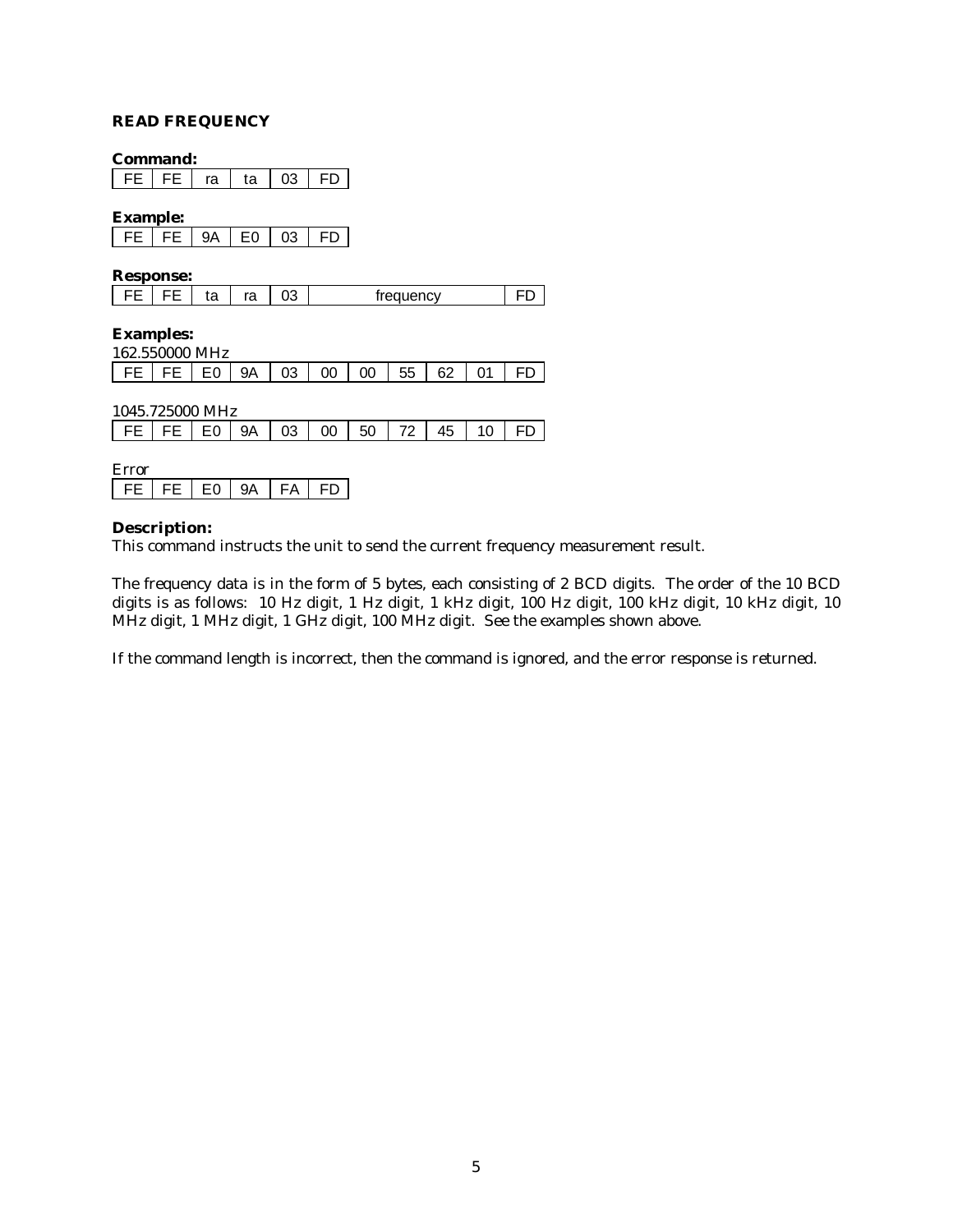#### **WRITE MODE**

#### **Command:**

|  |  |  | ra | ta | $\overline{0}$ | ms |  |
|--|--|--|----|----|----------------|----|--|
|--|--|--|----|----|----------------|----|--|

is a BCD value representing the selected operating mode. BCD values are encoded as follows: ms

- 00: TEST mode
- 01: MEMORY mode
- 02: CLEAR MEMORY mode
- 03: INTERFACE mode
- 04: RECEIVER mode
- 05: APO mode
- 06: FREQ DISPLAY mode

#### **Examples:**

|      | mode |     |    |   |  |
|------|------|-----|----|---|--|
| EE . | FE I | H() | റഞ | ന |  |

| CLEAR MEMORY mode                |  |  |  |
|----------------------------------|--|--|--|
| FE   FE   9A   E0   06   02   FD |  |  |  |

#### **Response:**

|  | ra | FB or FA |  |
|--|----|----------|--|

#### **Examples:**

| FE FE FO 9A FB FD |  |  |
|-------------------|--|--|
|                   |  |  |

| -- |   |  |   |  |
|----|---|--|---|--|
| -  | _ |  | ω |  |

#### **Description:**

This command selects the operating mode.

The mode select data is in the form of 1 byte, consisting of 2 BCD digits. See the examples shown above.

If the command length is incorrect, or if the mode select code is not valid, then the command is ignored, and the error response is returned.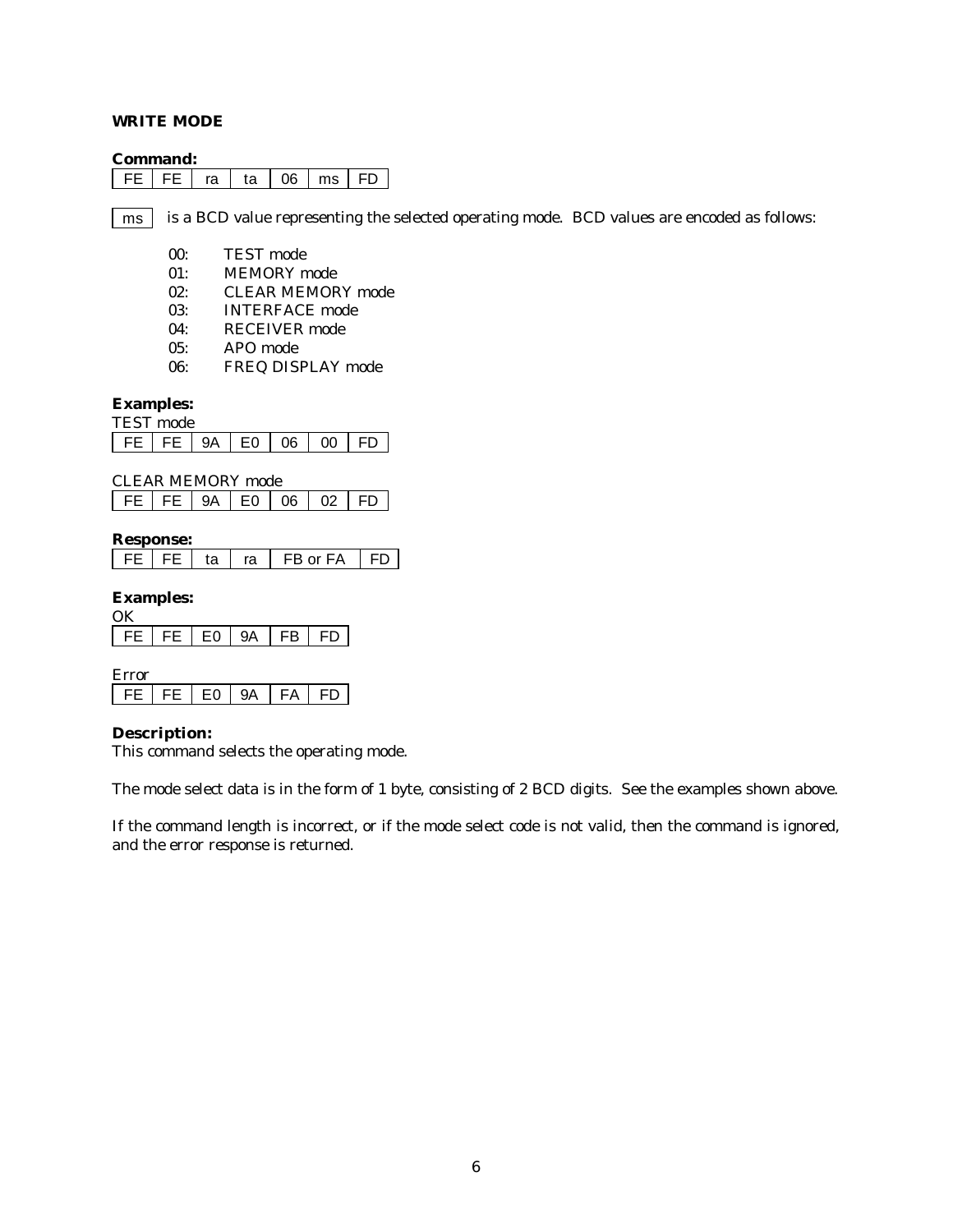## **READ SQUELCH STATUS**

**Command:**

FE | FE | ra | ta | 15 | 01 | FD |

**Example:**

| $\mathsf{I}$ | $\mathbf{v}$<br>∽ | ∩ | $\mathcal{D}$ 1 | г |
|--------------|-------------------|---|-----------------|---|

**Response:**

| FE   FE   ta   ra   15   01   sd   FD |  |  |  |  |  |  |
|---------------------------------------|--|--|--|--|--|--|
|---------------------------------------|--|--|--|--|--|--|

## **Examples:**

| Squelch closed                        |  |  |  |  |  |  |  |  |
|---------------------------------------|--|--|--|--|--|--|--|--|
| FE   FE   E0   9A   15   01   00   FD |  |  |  |  |  |  |  |  |

| Squelch open                     |  |  |  |  |  |  |  |  |  |
|----------------------------------|--|--|--|--|--|--|--|--|--|
| FE   FE   EO   9A   15   01   01 |  |  |  |  |  |  |  |  |  |
|                                  |  |  |  |  |  |  |  |  |  |

| n. |  |   |  |
|----|--|---|--|
|    |  | ▵ |  |

### **Description:**

This command instructs the unit to send the current squelch status.

The squelch status data is in the form of 1 byte, consisting of 2 BCD digits. See the examples shown above.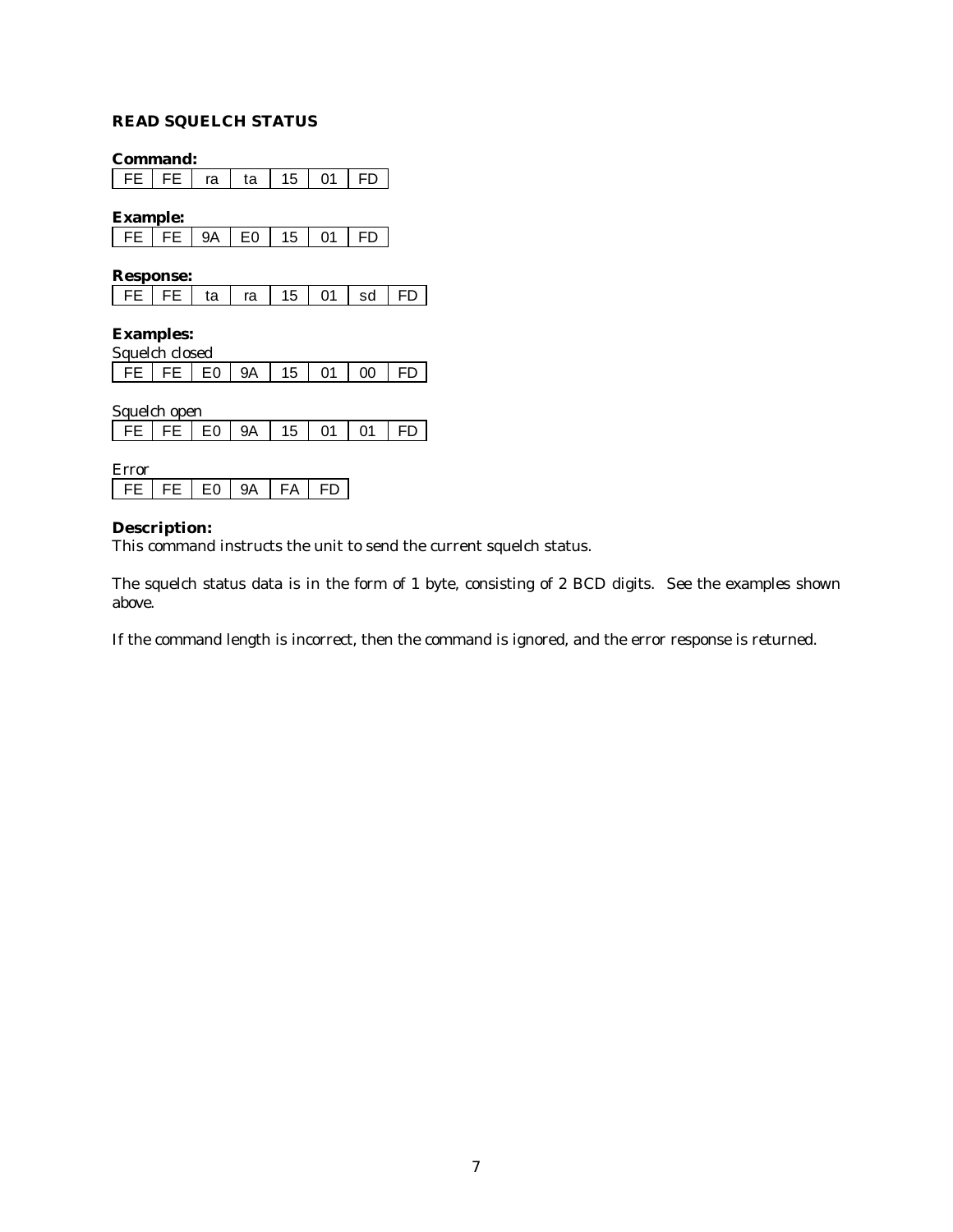## **READ IDENTIFICATION**

**Command:**

FE | FE | ra | ta | 7F | 09 | FD |

**Example:**

|  | - |  |  |
|--|---|--|--|
|  |   |  |  |

**Response:**

| FE   FE   ta   ra   7F   09 |  |  | svlivIFDI |  |
|-----------------------------|--|--|-----------|--|
|-----------------------------|--|--|-----------|--|

#### **Example:**

| CD100 $TM$ , software version 1.3, interface version 1.1 |  |  |  |  |  |  |  |  |  |  |  |
|----------------------------------------------------------|--|--|--|--|--|--|--|--|--|--|--|
| $FE$ FE E O 9A 7F 09 43 44 31 13 11 FD                   |  |  |  |  |  |  |  |  |  |  |  |

| <b>Error</b> |         |    |        |   |
|--------------|---------|----|--------|---|
| ᄄ            | FF L FO | QΔ | - FA - | ы |

#### **Description:**

This command instructs the unit to send the identification information.

The identification data is in the form of 5 bytes, each consisting of 2 digits. The first 6 digits uniquely identify the device. The next 2 BCD digits indicate the current software version. The last 2 BCD digits indicate the current interface version.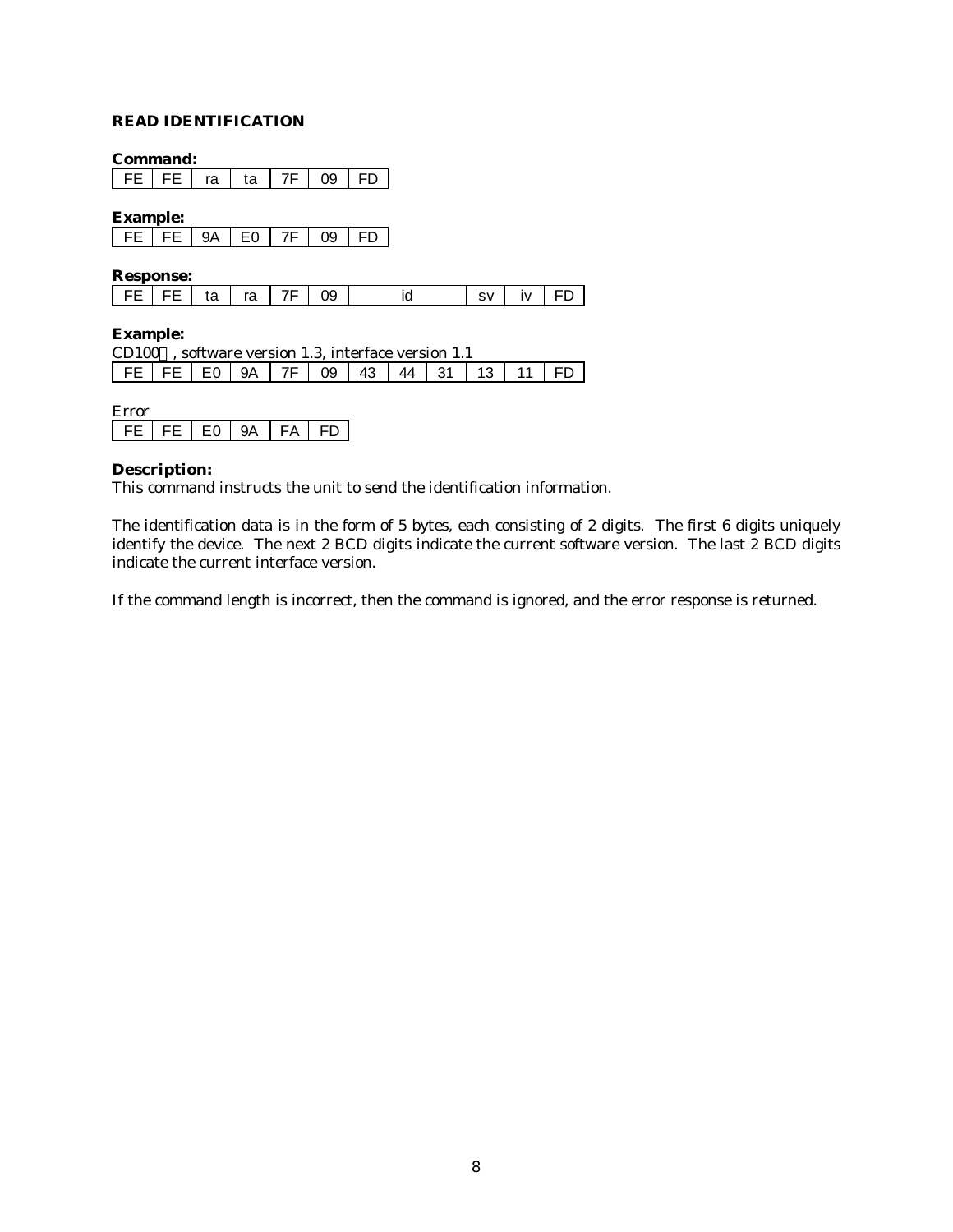#### **READ DECODE MEASUREMENT**

#### **Command:**

FE | FE | ra | ta | 7F | 20 | FD

#### **Example:**

| $\mathsf{I}$ | ΩΛ<br>$\mathcal{L}$ |  | 'n |  |
|--------------|---------------------|--|----|--|

#### **Response:**

|  |  |  | FE   FE   ta   ra   7F   20   ds   decode data   FD |  |
|--|--|--|-----------------------------------------------------|--|
|  |  |  |                                                     |  |

- is a BCD value representing the selected decode measurement. BCD values are encoded as follows: ds
	- 00: CTCSS decode
	- 01: DCS decode
	- 02: DTMF decode
	- 03: LTR decode

#### **Examples:**

| CTCSS decode. 103.5 Hz. CTCSS active |  |  |  |  |  |  |  |  |  |  |  |
|--------------------------------------|--|--|--|--|--|--|--|--|--|--|--|
| FEFEE09A7F200103501FD                |  |  |  |  |  |  |  |  |  |  |  |

DCS decode, 732, DCS inactive

|  |  |  |  |  |  | FE   FE   E0   9A   7F   20   01   07   32   00   FD |  |  |  |  |
|--|--|--|--|--|--|------------------------------------------------------|--|--|--|--|
|--|--|--|--|--|--|------------------------------------------------------|--|--|--|--|

DTMF decode, "A" FE | FE | E0 | 9A | 7F | 20 | 02 | 10 | FD

DTMF decode, DTMF buffer empty FE | FE | E0 | 9A | 7F | 20 | 02 | 99 | FD

| LTR decode, $AREA = 1$ , $GOTO = 11$ , $HOME = 03$ , $ID = 176$ , $FREE = 08$ , LTR active |  |  |  |  |  |  |  |
|--------------------------------------------------------------------------------------------|--|--|--|--|--|--|--|
| FE FE E0 9A 7F 20 03 01 11 03 01 76 08 01 FD                                               |  |  |  |  |  |  |  |

#### Error

FE FE E0 9A FA FD

#### **Description:**

This command instructs the unit to send the current decode measurement.

The decode select is in the form of 1 byte, consisting of 2 BCD digits, and specifies the type of decode measurement data returned. The decode data is in the form of from 1 to 7 bytes, each consisting of 2 BCD digits. See the examples shown above.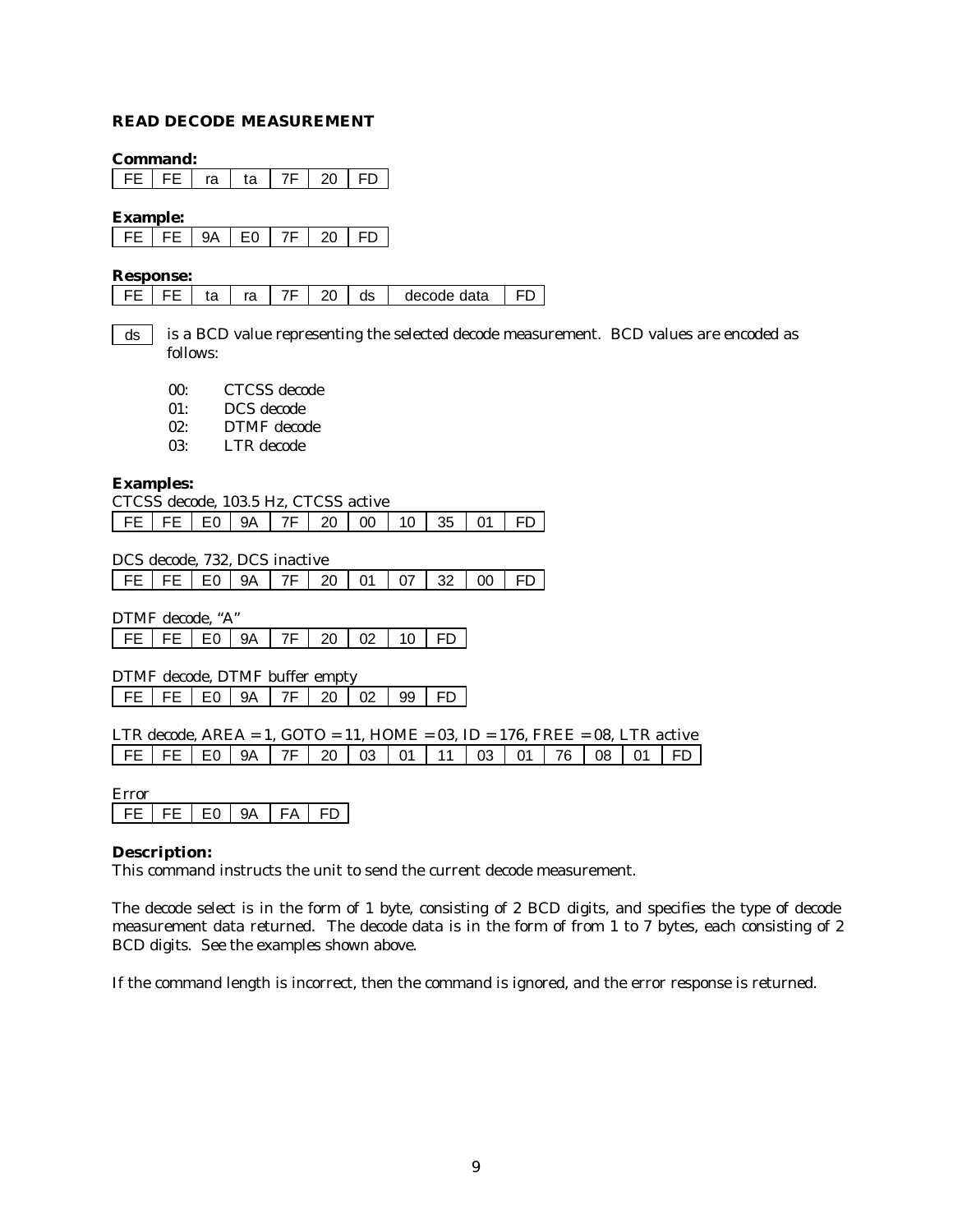#### **WRITE DECODE SELECT**

#### **Command:**

|  |  | ra |  |  |  | ~~ |  |
|--|--|----|--|--|--|----|--|
|--|--|----|--|--|--|----|--|

is a BCD value representing the selected decode measurement. BCD values are encoded as follows: ds

- 00: CTCSS decode
- 01: DCS decode
- 02: DTMF decode
- 03: LTR decode

## **Examples:**

| DCS decode |             |  |  |  |  |          |       |  |  |  |  |
|------------|-------------|--|--|--|--|----------|-------|--|--|--|--|
|            | FEIFEI9AIE0 |  |  |  |  | 7F 21 01 | I FD. |  |  |  |  |

LTR decode

| FE   FE   9A   EO   7F   21   03   FD |
|---------------------------------------|
|---------------------------------------|

#### **Response:**

| ta | ra | FB or FA | I FD |
|----|----|----------|------|
|----|----|----------|------|

#### **Examples:**

**OK** 

|  | r |  |
|--|---|--|

| Error |    |      |     |    |     |    |
|-------|----|------|-----|----|-----|----|
|       | ᄕᄃ | FF L | E0. | 9A | FA. | FD |

#### **Description:**

This command selects the decode measurement.

The decode select code is in the form of 1 byte, consisting of 2 BCD digits. See the examples shown above.

If the command length is incorrect, or if the decode select code is not valid, then the command is ignored, and the error response is returned.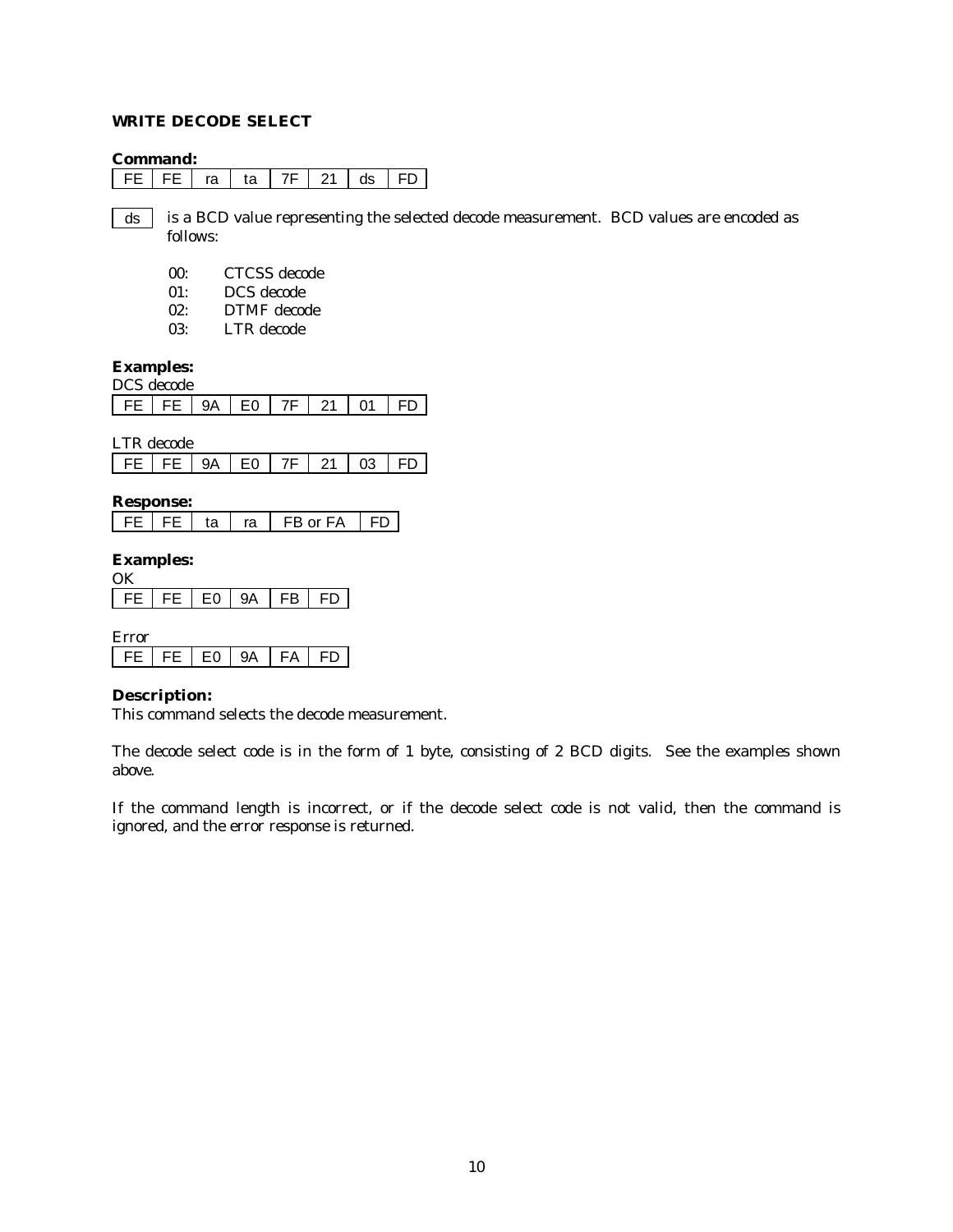#### **READ FREQUENCY MEMORY**

|                           | Command:         |                |                |    |    |        |        |           |    |    |    |
|---------------------------|------------------|----------------|----------------|----|----|--------|--------|-----------|----|----|----|
| <b>FE</b>                 | FE               | ra             | ta             | 7F | 22 |        | memory | FD        |    |    |    |
| <b>Examples:</b>          |                  |                |                |    |    |        |        |           |    |    |    |
| Memory location 0         |                  |                |                |    |    |        |        |           |    |    |    |
| <b>FE</b>                 | FE               | <b>9A</b>      | E <sub>0</sub> | 7F | 22 | $00\,$ | 00     | FD        |    |    |    |
| <b>Memory location 63</b> |                  |                |                |    |    |        |        |           |    |    |    |
| FE                        | FE               | 9Α             | E0             | 7F | 22 | 00     | 63     | FD        |    |    |    |
| Memory location 99        |                  |                |                |    |    |        |        |           |    |    |    |
| FE                        | FE               | 9Α             | E0             | 7F | 22 | 00     | 99     | FD        |    |    |    |
|                           | <b>Response:</b> |                |                |    |    |        |        |           |    |    |    |
| <b>FE</b>                 | FE               | ta             | ra             | 7F | 22 |        |        | frequency |    |    | FD |
| <b>Examples:</b>          | 162.550000 MHz   |                |                |    |    |        |        |           |    |    |    |
| FE.                       | FE               | E0             | 9Α             | 7F | 22 | 00     | 00     | 55        | 62 | 01 | FD |
|                           | 1045.725000 MHz  |                |                |    |    |        |        |           |    |    |    |
| FE                        | FE               | E0             | 9Α             | 7F | 22 | 00     | 50     | 72        | 45 | 10 | FD |
| Error                     |                  |                |                |    |    |        |        |           |    |    |    |
| FE                        | FE               | E <sub>0</sub> | <b>9A</b>      | FA | FD |        |        |           |    |    |    |

#### **Description:**

This command instructs the unit to send the frequency stored in the specified memory location.

The specified memory location data is in the form of two bytes, each consisting of two BCD digits. The specified memory location must be in the range 0 to 99. The frequency data is in the form of five bytes, each consisting of two BCD digits. The order of the ten BCD digits is as follows: 10 Hz digit, 1 Hz digit, 1 kHz digit, 100 Hz digit, 100 kHz digit, 10 kHz digit, 10 MHz digit, 1 MHz digit, 1 GHz digit, 100 MHz digit. See the examples shown above.

If the command length is incorrect, or if the specified memory location is not in the range 0 to 99, then the command is ignored, and the error response is returned.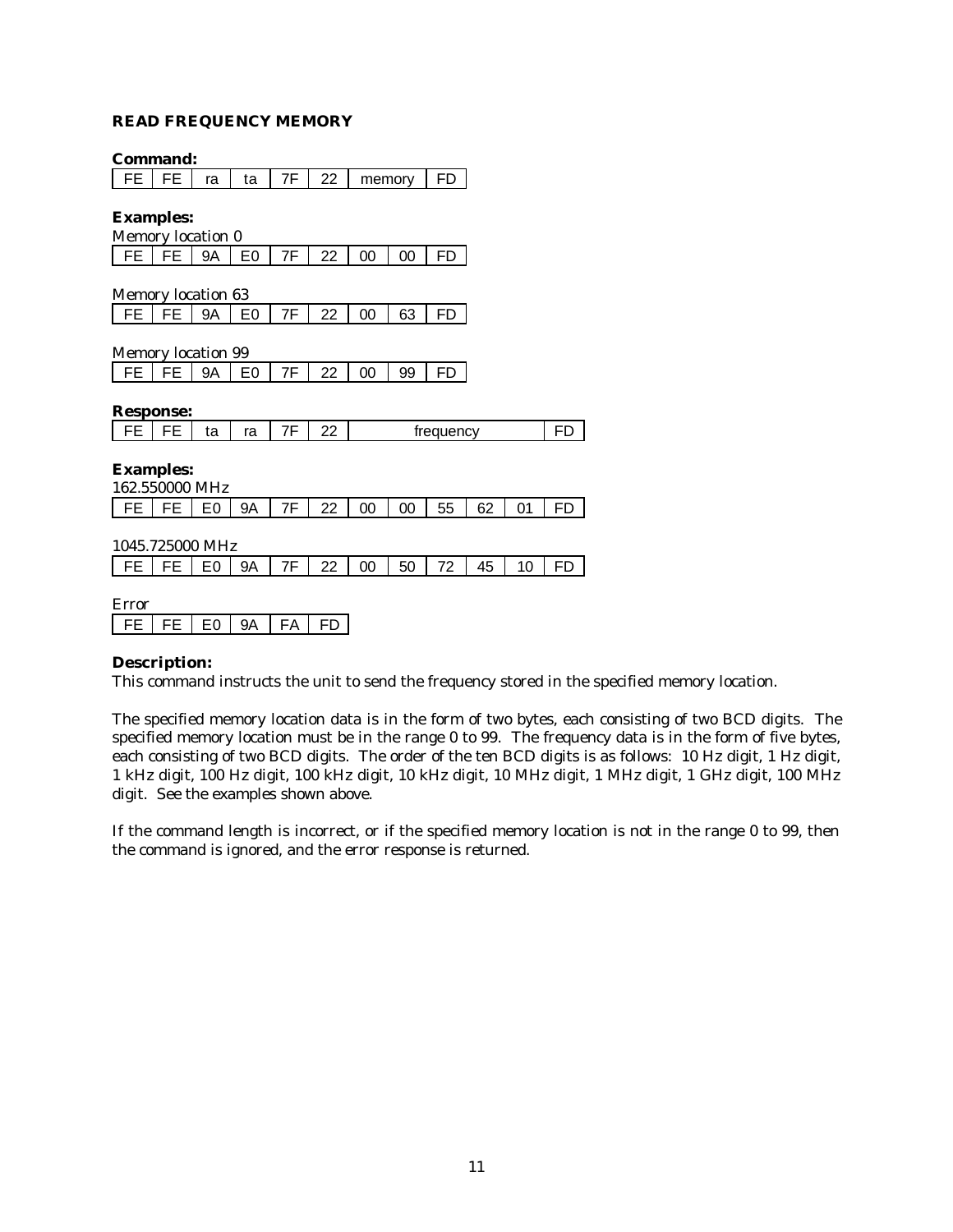#### **READ DECODE MEMORY**

#### **Command:**

|  |  | 23 | memory |  |
|--|--|----|--------|--|
|  |  |    |        |  |

**Examples:**

| Memory location 0                          |  |  |  |  |
|--------------------------------------------|--|--|--|--|
| FE   FE   9A   E0   7F   23   00   00   FD |  |  |  |  |

Memory location 99

| FE   FE   9A   E0   7F   23   00   99   FD |  |
|--------------------------------------------|--|
|--------------------------------------------|--|

#### **Response:**

|  |  |  |  |  | $\vert$ 23 $\vert$ | ds | decode data |  |
|--|--|--|--|--|--------------------|----|-------------|--|
|--|--|--|--|--|--------------------|----|-------------|--|

is a BCD value representing the selected decode measurement. BCD values are encoded as follows: ds

|  | 00: | CTCSS decode |
|--|-----|--------------|
|--|-----|--------------|

- 01: DCS decode
- 02: DTMF decode
- 03: LTR decode

#### **Examples:**

|  | CTCSS decode. 103.5 Hz                          |  |  |  |  |
|--|-------------------------------------------------|--|--|--|--|
|  | FE   FE   E0   9A   7F   23   00   10   35   FD |  |  |  |  |

DCS decode, 732

| FE   FE   E0   9A   7F   23   01   07   32   FD |  |  |  |  |  |  |  |  |  |
|-------------------------------------------------|--|--|--|--|--|--|--|--|--|
|-------------------------------------------------|--|--|--|--|--|--|--|--|--|

DTMF decode, "0123\*#C"

|                                                                    | FE   FE   E0   9A   7F   23   02   00   01   02   03 |  |  |  |  |  |  |  |  |  | 14   15   12   16 |  |  |  | - 16 I | - 16 |  |
|--------------------------------------------------------------------|------------------------------------------------------|--|--|--|--|--|--|--|--|--|-------------------|--|--|--|--------|------|--|
|                                                                    |                                                      |  |  |  |  |  |  |  |  |  |                   |  |  |  |        |      |  |
| LTR decode. $AREA = 1$ . GOTO = 11. HOME = 03. ID = 176. FREE = 08 |                                                      |  |  |  |  |  |  |  |  |  |                   |  |  |  |        |      |  |

| FE FE E0 9A 7F 23 03 01 11 03 01 76 08 FD |  |  |  |  |  |  |
|-------------------------------------------|--|--|--|--|--|--|

#### Error

|  |  | F0. |  | -94 | FA |  |
|--|--|-----|--|-----|----|--|
|--|--|-----|--|-----|----|--|

#### **Description:**

This command instructs the unit to send the decode measurement stored in the specified memory location.

The specified memory location data is in the form of two bytes, each consisting of two BCD digits. The specified memory location must be in the range 0 to 99. The decode select is in the form of 1 byte, consisting of 2 BCD digits, and specifies the type of decode measurement data returned. The decode data is in the form of from 2 to 10 bytes, each consisting of 2 BCD digits. See the examples shown above.

If the command length is incorrect, or if the specified memory location is not in the range 0 to 99, then the command is ignored, and the error response is returned.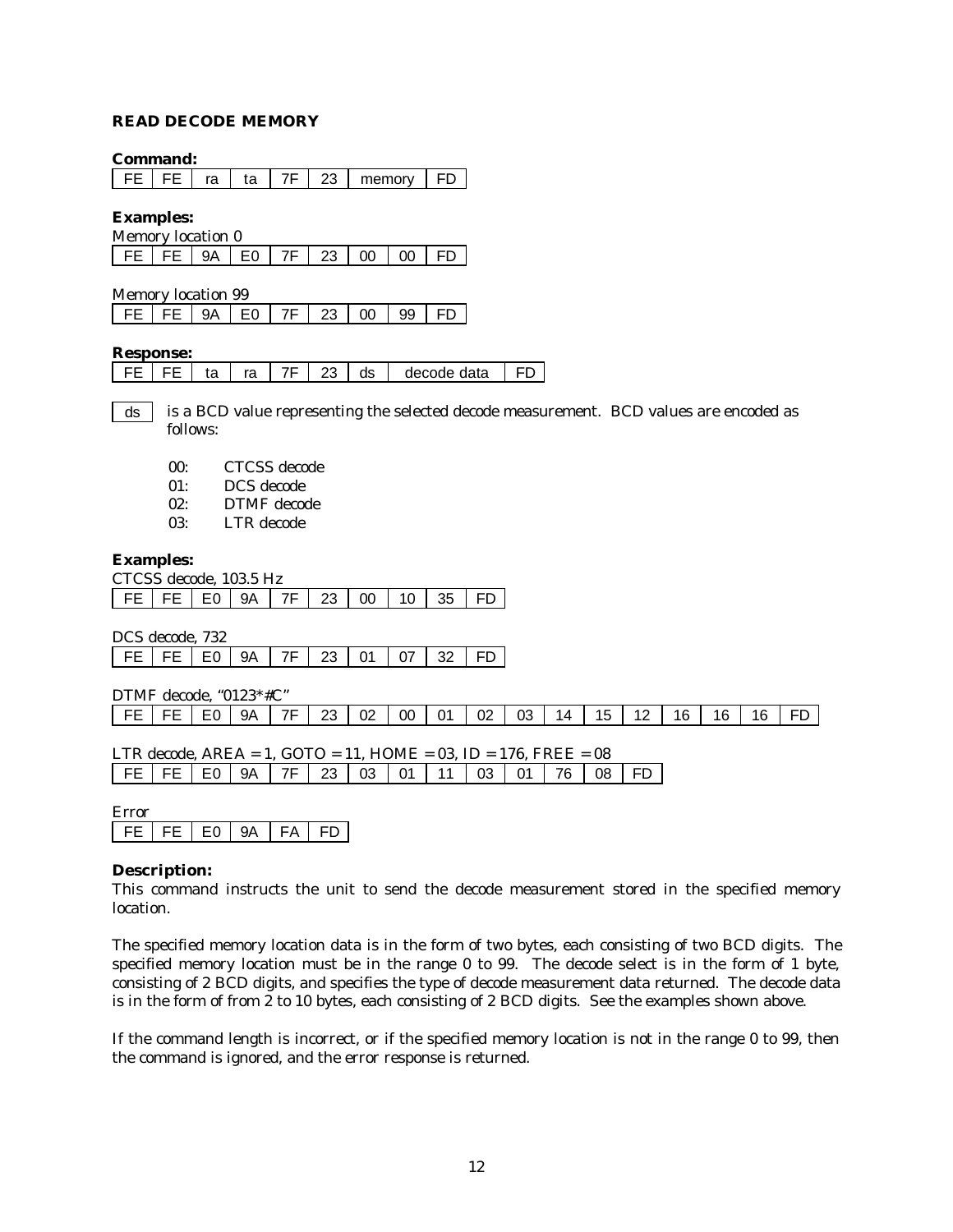## **CLEAR MEMORY**

**Command:**

FE | FE | ra | ta | 7F | 24 | FD |

**Example:**

| $\mathbf{I}$ | - | 1 I |  |
|--------------|---|-----|--|

**Response:**

| $\overline{1}$ FD $\overline{1}$<br>FB or FA<br>ta<br>ra |
|----------------------------------------------------------|
|----------------------------------------------------------|

#### **Example:**  $\alpha$

| $\cdots$ |    |    |      |    |
|----------|----|----|------|----|
|          | F٨ | ۵Δ | FR . | FD |

| <b>Error</b> |          |    |      |    |
|--------------|----------|----|------|----|
| EE L         | FE LEO L | QΑ | FA . | ыï |

#### **Description:**

This command clears all frequency and decode memory locations.

Once this command is executed, all memory locations are set to zero. This command has the same effect as clearing the memory from the front panel.